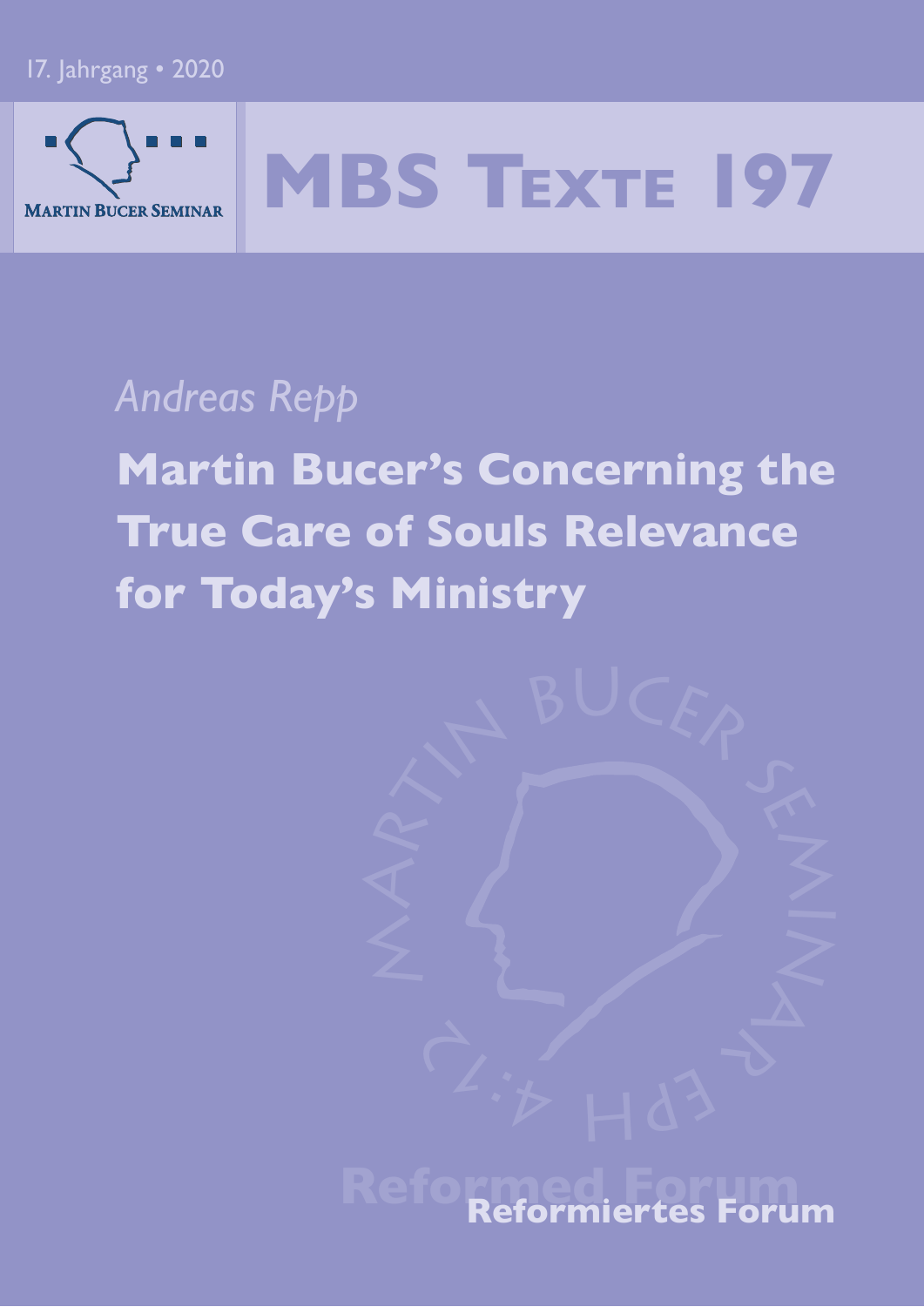# **Table of Contents Inhaltsverzeichnis**

*Puritan Reformed Theological Seminary CH810: Historical Figures and Thought: Petrus van Mastricht (1630-1706) April 13, 2020*

1. Aufl. 2020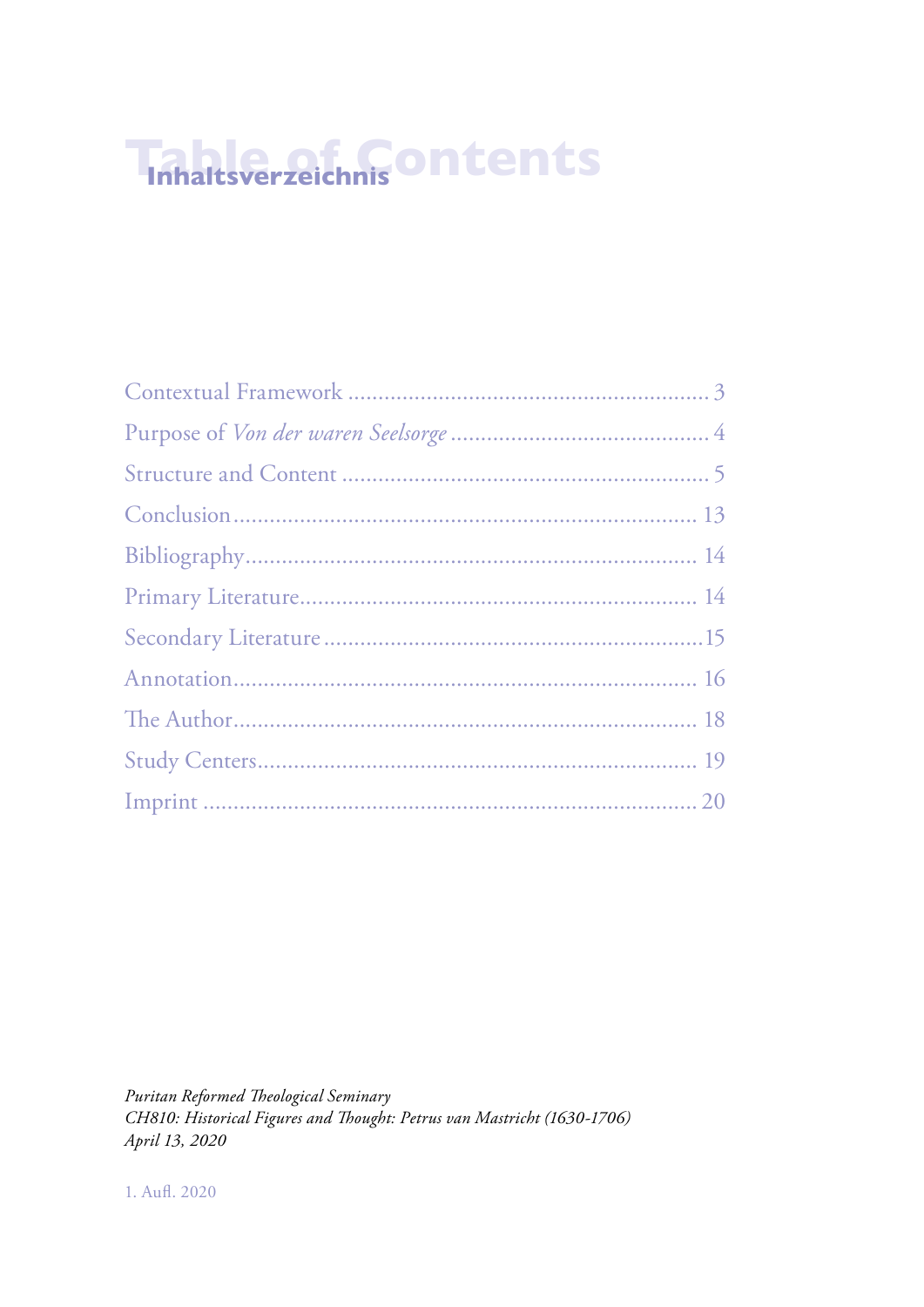## **Martin Bucer's Concerning the True Care of Souls Relevance for Today's Ministry**

*Andreas Repp*

### **Contextual Framework**

Martin Bucer (1491-1551) born in the city of Schlettstadt (Elsass) was for a long time the most unknown of the German Reformers. Next to Martin Luther (1483-1546) and Philipp Melanchthon (1497-1560) is Bucer the only non-Lutheran, but rather reformed sixteenth-century Reformer in the German empire.1 Bucer's relationship to John Calvin (1509-1564) can be caricatured as older brother or father.<sup>2</sup> During his exile in Strasbourg (1538-1541) Calvin lived in Bucer's home where they spend a lot of time together. It is here where Calvin became a Calvinist. In Herman Selderhuis's biography of Calvin, he writes: "It was in Strasbourg that Calvin was born", i.e. theologically and as a church leader.<sup>3</sup> In 1539 Calvin's second edition of the Institutio was revised and published. Thomas Schirrmacher points out the sections on church discipline, marriage (Bucer helped Calvin to get married) among others were revised in Bucer's direction of thinking.4 Bucer's influence upon Calvin was enormous and it was in Strasbourg, where their lifelong friendship began. His influence was not limited to Calvin however, but extended to Anglicans, Reformed Puritans and the rest of the Reformed world as well.<sup>5</sup>

Coming back to the beginning, Bucer became a Dominican monk (1507) and was ordained as a priest in Mainz (1516). In April 1518 Bucer participated in a disputation in Heidelberg, where he met Luther. Luther's victory in the debate impressed Bucer immensely and convinced him of Luther's ideas. Bucer became evangelical and defended his own theological convictions in a disputation in 1519. The Bishop of Speyer excommunicated Bucer in February 1523 and he had to flee to Strasbourg where he became a major figure in the Reformation. In Strasbourg he published his comprehensive doctrine of care of souls and pastoral theology, *Von der waren Seelsorge* (Concerning the True Care of Souls).

Gerhard Gronauer mentions the neglect of considering the pastoral theology and care, particularly regarding the most important writings of the beginning of the Reformation.<sup>6</sup> Bucer's book on soul care is one of those that received little attention in scholarship,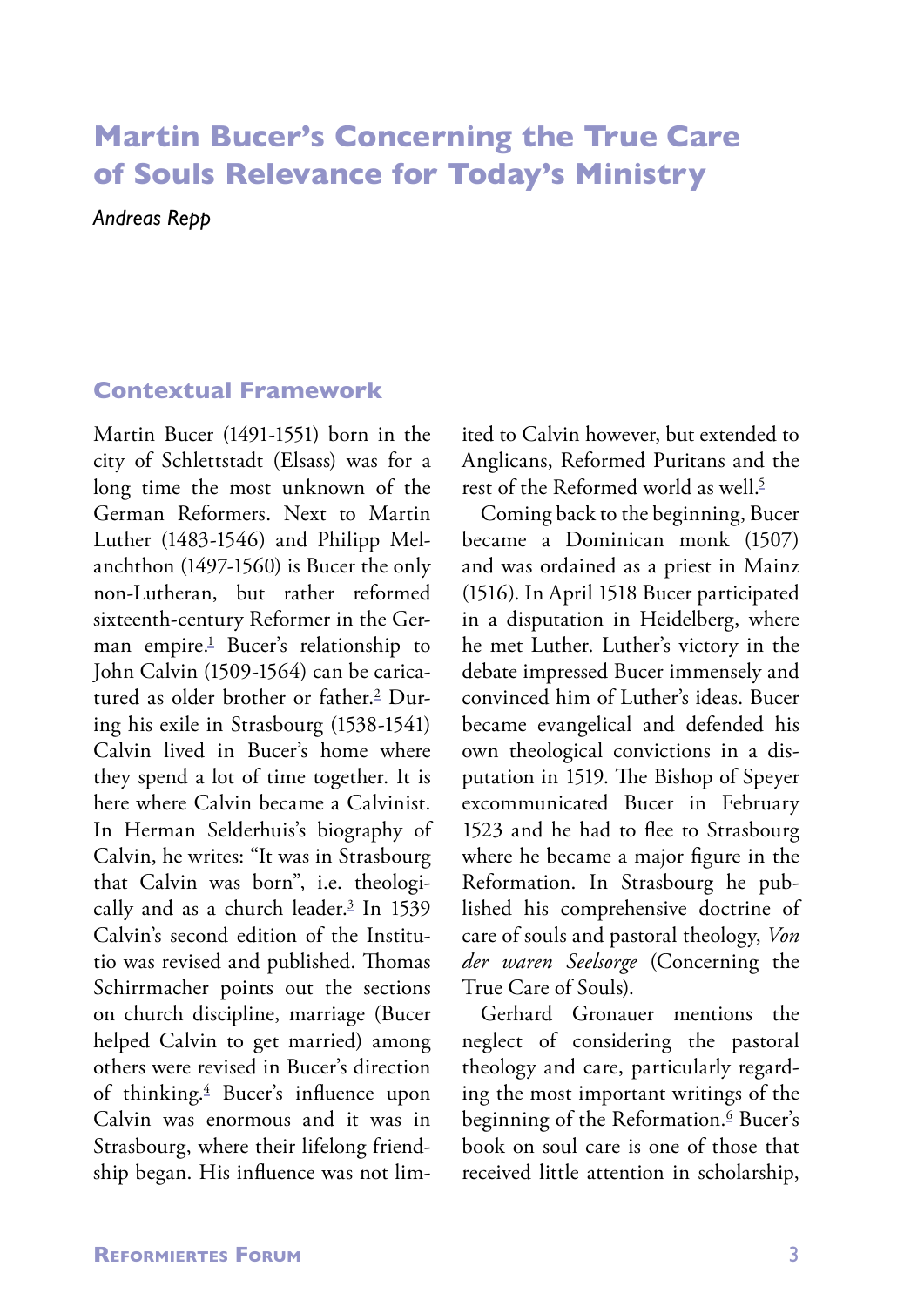at least in the English-speaking world. The relevance of Bucer's *Von der waren Seelsorge* (1538) in the ministry today, if any, shall be considered in this paper, placing his book in the context of his time and highlighting his understanding of repentance.

Martin Bucer was all his life a student of Erasmus of Rotterdam (1466- 1536) and it should not be ignored how much he learned from him, despite the fact that he followed Luther in his position. Robert Stupperich (1904-2003) links Erasmus booklet *Ecclesiastes sive concionator evanglicus* (1535/36) as foundational to Bucer's *Von der waren Seelsorge* and suggests that it had been vividly in Bucer's memory, if not next to him while writing his own book.7 Both Erasmus as well as Luther influenced Bucer theologically. Luther's exposition of Psalm 23 *Der XXIII Psalm/Auff ein abend uber Tisch/nach dem Gratias/ ausgelegt* (1536) was probably known to Bucer, but certainly the book of Ulrich Zwingli (1484-1531) *Der hirt* (Shepherd, 1524) confirms Stupperich.ª Gerhard Gronauer sees Bucer's book and Zwingli's *Der hirt* as pioneers on soul care and pastoral theology according to evangelical principles.<sup>2</sup>

### **Purpose of**  *Von der waren Seelsorge*

After the arrival in Strasbourg in 1523, Bucer published *Das ym selbs niemant, sondern anderen leben soll* (No one shall live for himself, but rather for others, 1523). Bucer's interest in ministering to one another is already visible in that publication. In the preface of this booklet Bucer gives his reason for writing to the citizens. His aim is to encourage them to reach that level of perfection that is possible for us and not just in hearing the words. But by the grace of the father to increase in faith, so that they will be completed in the love towards others.<sup>10</sup> There were some writings before the publication of his book in 1538. However, Bucer's own summary of the content of his *Von der waren Seelsorge* is given in the end of the book. Bucer closes his treatise with the glory of God for which alone we shall live as well as for the improvement of his churches. There is a deplorable scattering of Christ's sheep and there are not many who have recognized the true work of soul caring required for salvation $\frac{11}{2}$ 

*Von der waren Seelsorge* was not a book well-prepared or developed over a longer period of time, even though it belonged to his main works in German.12 What Bucer would like to achieve with his writing is mentioned in the subtitle: Only the shepherd's right ministry can remove the separation and disunity of religion and lead to true unity in the church. Here we see Bucer's ecumenical concern as well as his appreciation of orthopraxis.<sup>13</sup> Bucer was greatly burdened by the ecclesiastical brokenness of his time and he worked ceaselessly to unite the division between Catholics, Protestants, Lutherans and Zwinglians. $\frac{14}{11}$  This is certainly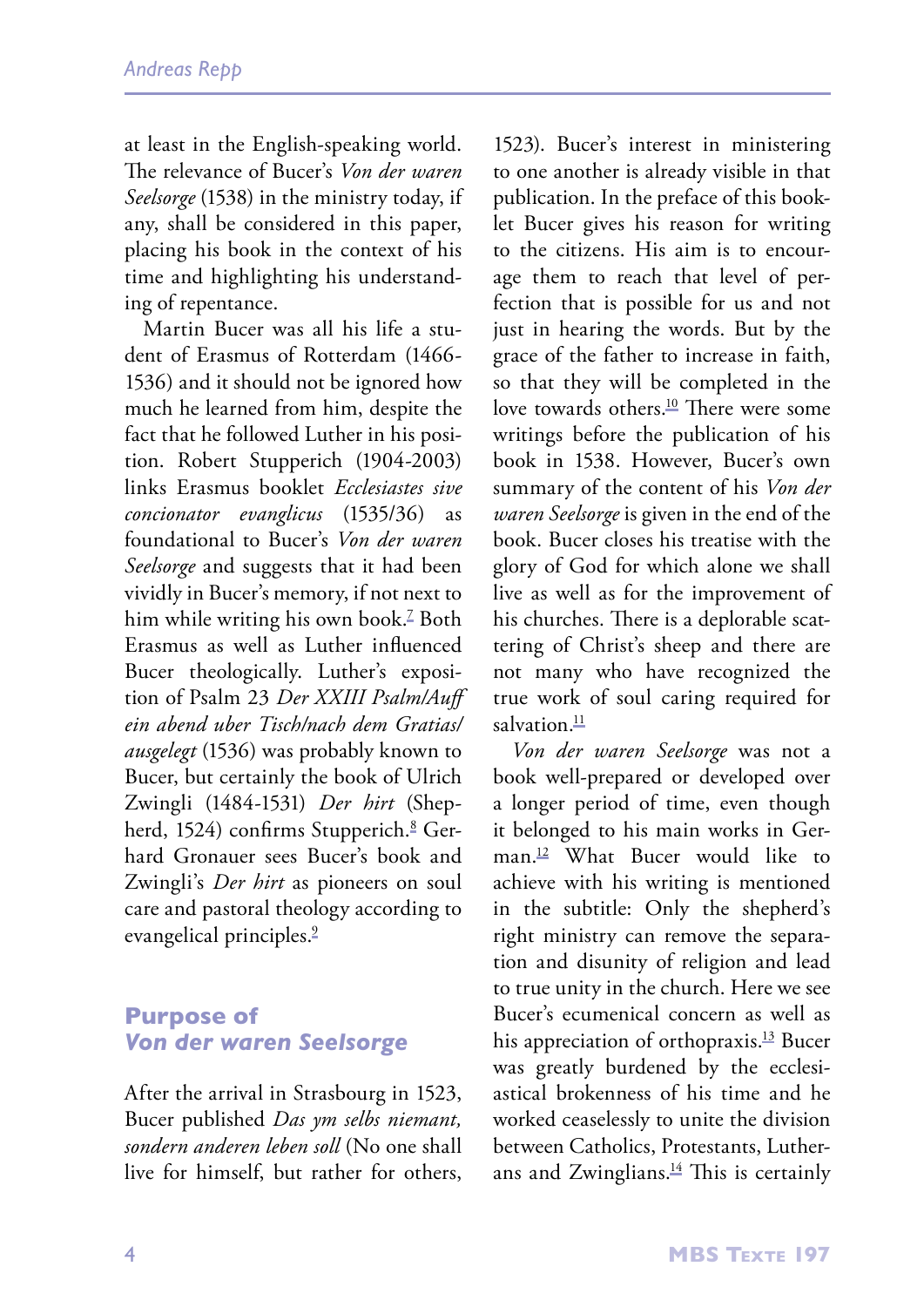a reason why Bucer is sometimes mentioned as a forerunner of ecumenical Christianity in our days. But Bucer's striving for unity must be assessed in his understanding. For him obeying God's Word was the only way to unity and therefore it is necessary to contemplate the essentials of the faith to overcome those sorrowful divisive struggles raging in his days.15 Bucers's principle can be summarized as: unity in essentials and liberty in non-essentials.

The practical need forced Bucer to write his book. He noticed that the churches decreased in knowing the sense of the essentials, e.g. the order which Scripture prescribes or recommends for the life of the church is not known, the awareness of *communi sanctorum* is no longer present and even the ministers are ignorant of their responsibilities.<sup>16</sup> What then can be expected from the church? In correction of this situation Bucer's writes *Von der waren Seelsorge*. Stupperich mentions in volume 7 of Martin Bucer's German writings, Bucer's letter in June 2, 1540. In this letter Bucer wrote to the Bishop of the Bohemian brothers, Jan Augusta, and says that the purpose of his work was to tell the necessary things to the people, who saw the Reformation merely as a liberation from papal rule and who did not want to acknowledge Christian discipline.17 The daily sermons and other writings were not sufficient and so he summarized the essentials, knowing that his work will not exhaust that topic.18 But before writing this letter Bucer stated the same

motive in his preface.<sup>19</sup> Many confessed the unity of the church in the unity of the saints, but what that kind of fellowship looked like and how far the leadership extended, is rather unknown. The "papal tyranny" accused the believers of separation from the church and the breaking of all discipline and obedience due to the "new" teachings, which is not correct and what Bucer's showed by his treatise.

*Von der waren Seelsorge* was published first by Wendel Rihel in 1538, later reprints in German were in 1574, 1592, and in 1964 in volume 7 of Bucer's writings in German. The Czech edition<sup>20</sup> was published in 1543 and a translation into Latin was finished in 1577, *Tomus Anglicanus*. 21 In his testament in 1548 Bucer lists his book on soul care as one of his main works, aware that he is not providing an exhaustive treatise.<sup>22</sup>

### **Structure and Content**

Bucer's book *Von der waren Seelsorge* consists of 13 chapters or *"articul"* (article) as he names them. The title summarizes the book in two general parts: the true care of souls (*Von der waren Seelsorge*, chapters 6-12) and the right ministry of the shepherds (*und dem rechten Hirtendienst*, chapters 1-5). Articul 13 forms the summary of the previous chapters. A more detailed structural division is given by Bucer himself in his preface. He has undertaken "to write this booklet… From which every Christian has to learn thoroughly [1]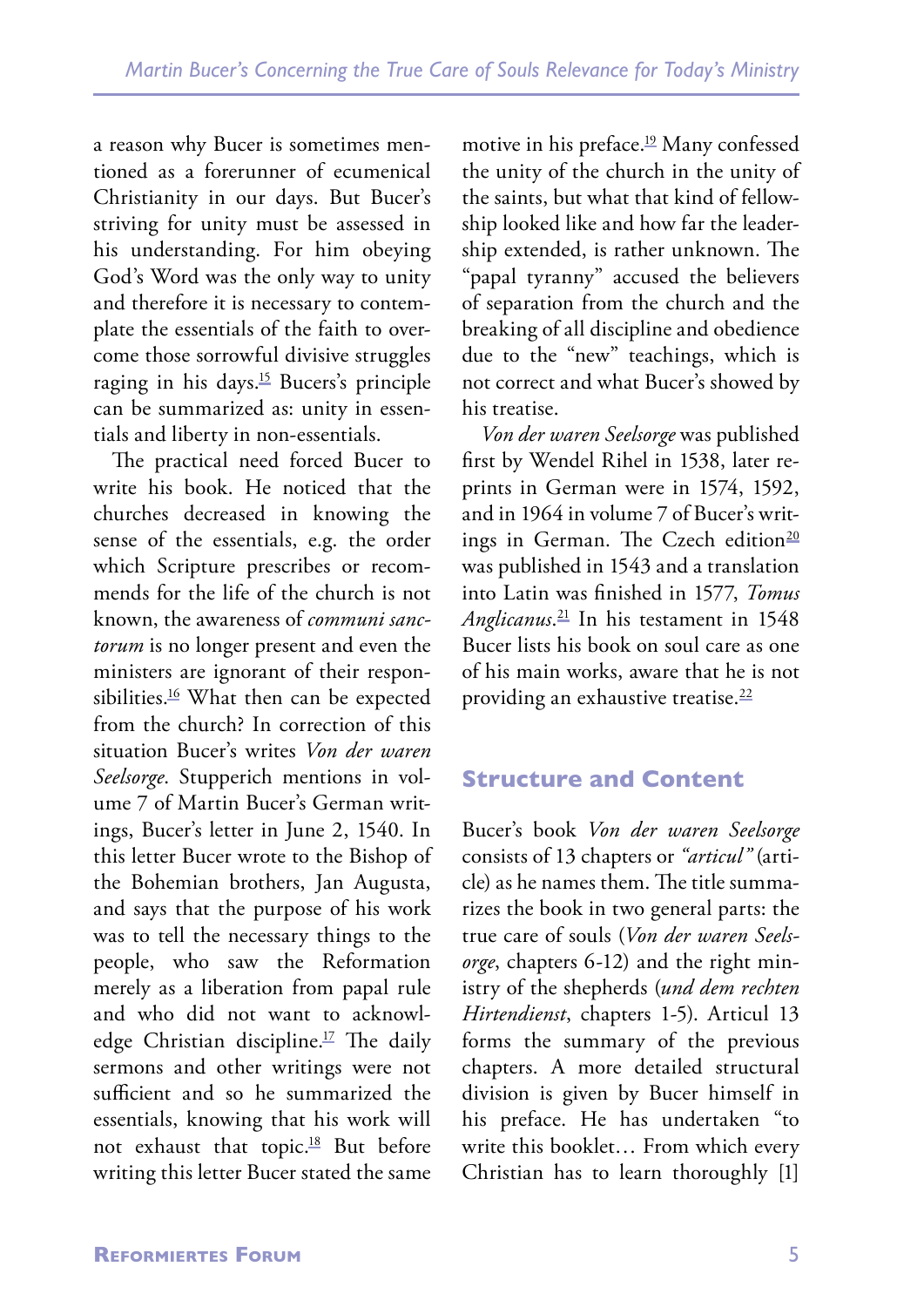what the fellowship of the Church of Christ is, [2] how the Lord Christ alone reigns, [3] what ministry he uses for that purpose, and [4] how the same ministry is to be ordered and carried out against all those who will be brought to the Church of Christ"23 (own translation). Gerhard Gronauer relates the four topics to the related chapters:<sup>24</sup>

- 1. Essence of Christ's church: Articul 1
- 2. Leadership of the church: Articul 2
- 3. Ministry of the church: Aricul 3-5
- 4. Application of the church ministries: Articul 6-9

In articul 1 Bucer defines Christ's church as the fellowship of those who are called out form the world by the Spirit and the Word and are united as his body. Bucer quotes only NT passages and derived three things from them. First, Christians have a perfect unity, because they are one body and one spirit and are called to one hope. Secondly, the most loyal and diligent fellowship is among Christians, in order to help and support one another in all things. Every Christian is united to Christ and therefore a tool for the Holy Spirit, particularly for the wholesome work on the body of Christ. The priesthood of all believers in the body of Christ is clearly seen in Bucer's understanding. Thirdly, Christians shall take care for one another in spiritual as well as temporal (material) matters, no one shall suffer from lack of anything truly good. This point overlaps with the first one, as Bucer mentioned already there, that Christians are to support believers in regards of the necessities of life.<sup>25</sup> Bucer concludes that the fellowship of Christ's church is the best of all  $\frac{26}{5}$ 

Article 2 explains why the leadership in Christ's church is necessary. As long as we live in this world there is the need to put on Christ more and to live for him more. Therefore, a constant teaching *(lere)* and discipline *(zucht)* is required to drive Christians to devote themselves to Christ. But to Christ belongs the regiment of his church. In the following articles it will be revealed in more details that biblical leadership is essential for proper soul care.

The ministry of the church is explained in article 3-5. Christ is truly present in his church, he leads and shepherds the church, but he does do so from heaven. For us on earth his leadership is being carried out through the ministry of his Word and through his servants. In the following article 4 Bucer depicts how the Lord Jesus uses different servants in his church. For Bucer there are still apostles, even though not so many and not as mighty in spirit as they were back in the 1st century, a view no longer prevailing in Reformed circles. The servants God gives always to his church are shepherds, teachers, and deacons as Bucer states.<sup>27</sup> He defends a plurality of elders, but not everyone is suitable to be an elder in the church. Elders, bishops, overseer, soul carer (Seelsorger) and shepherds are used as synonyms, although Bucer distinguishes slightly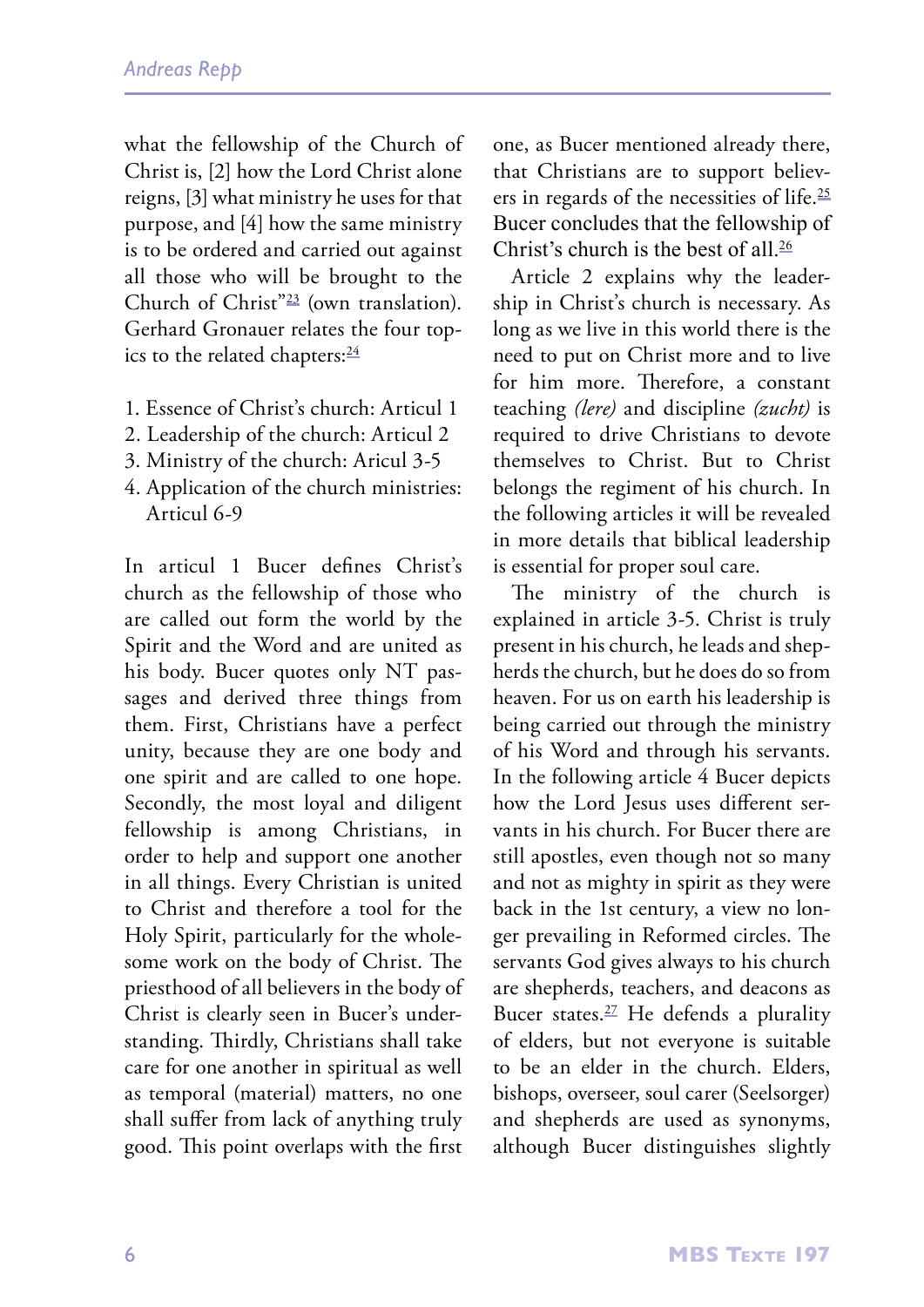between bishops and elders.<sup>28</sup> Whereas both are overseers of Christ's sheep, the bishops are the supreme overseers. But there are only two offices for Bucer: elders and deacons. Furthermore, he advocates the example in Acts 4 for the church, that believers should have everything in common, no one shall lack anything.29 The desire in Bucer of caring for one another is understandable, but concrete instructions or hints on how the implementation might look like is not further expounded. In article 5 the profile of an elder and his requirements are described, who above all must be prayed for to God.

Chapters 6-9 (application of the ministry) form the climax of the treatise. $30$ In article 6 Bucer introduces his fivefold work of shepherding God's people. Soul caring is the gathering and preservation of the church of Christ. Soul caring is the tool of election in which God shows gracious bias towards man and by which he works on his elect.<sup>31</sup> The five-fold works highlight 1. How the lost sheep are to be sought (article 7), 2. How the stray sheep are to be restored (article 8), 3. How the hurt and wounded sheep are to be bound up and healed (article 9), 4. How the weak sheep are to be strengthened (article 10), and 5. How the healthy and strong sheep are to be guarded and fed (article 11). Article 9 about the hurt and wounded sheep forms the longest part. Gronauer concludes, it is especially significant for Bucer.32

Continuing with article 7, the first work of the shepherd is the searching of all sheep. All man shall be brought to repentance with all endurance and effort. Man does not know who is elected and therefore the gospel must be preached to all. Those who are not of the elect will be revealed when they are driven to Christ with all diligence.<sup>33</sup> Lost sheep are won only when they are brought back to Christ's flock.<sup>34</sup> Thus, faithful and irreproachable man have to be called and elected for the high office of the calling and care of lost souls. The thought of a worldwide mission is exceptional among the Reformers in Bucer's days.<sup>35</sup>

The second work of a shepherd in the short article 8 deals with sheep who are deceived by false doctrine or religion as well as fleshly lusciousness.<sup>36</sup> Shepherds have to go after them and bring them back to Christ's church with all love and eagerness convincing them of the truth.

As mentioned before, the third work (article 9) forms the largest part in Bucer's *Von der waren Seelsorge*, where more time shall be spent in comparison to other writers in Bucer's time. In this article the soul caring is moving towards church discipline, where the main focus is repentance.<sup>37</sup> Also church members who have sinned belong to the hurt and wounded sheep that have to be healed.38 This is not only a task for shepherds, but all the church is involved in advising and seeking to restore the guilty member.39 Even though all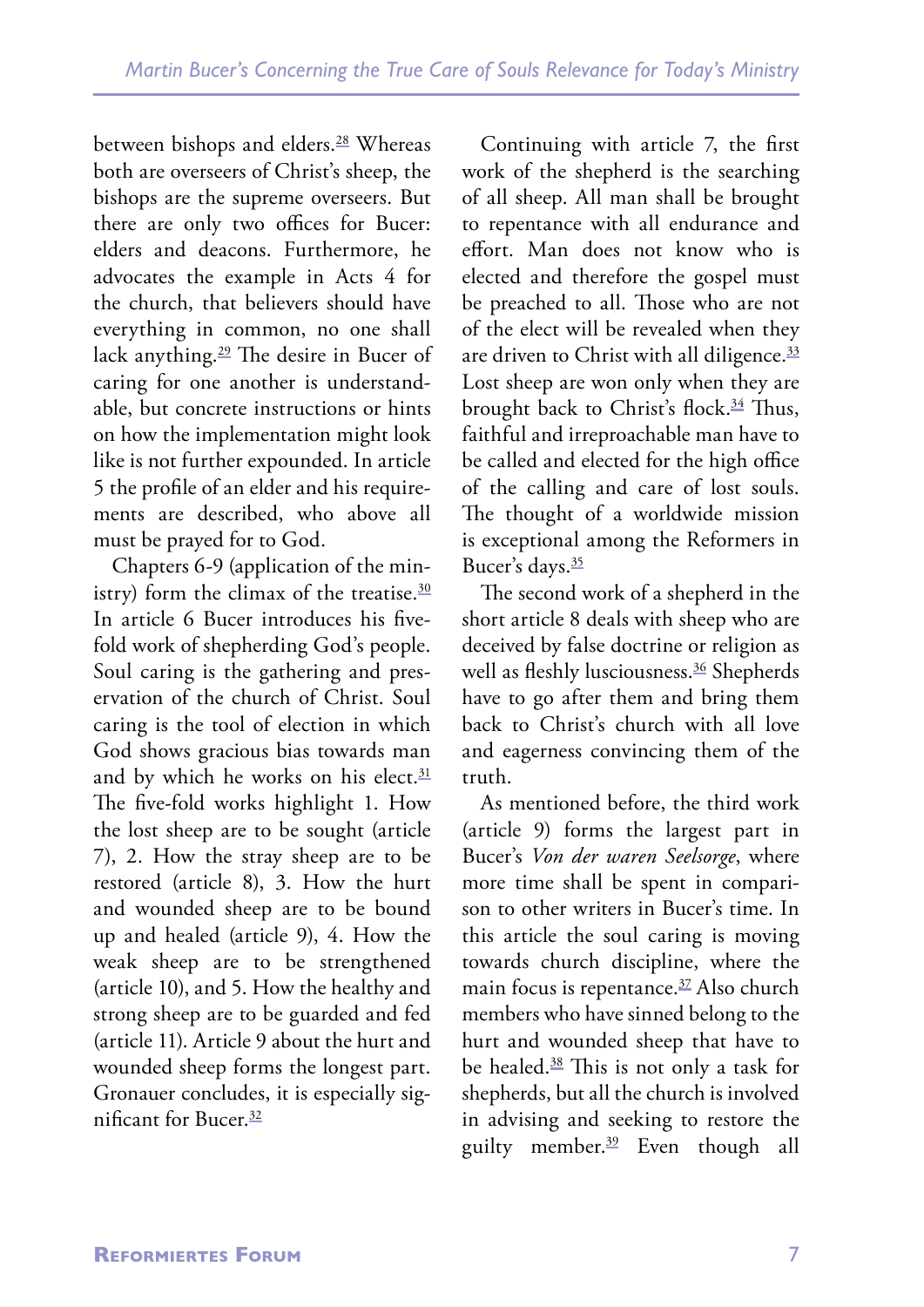Christians placed in one church have to take care of one another, it is Christ who bandages and heals the wounded sheep. Because Christ promised to heal his sheep, Christ's work of healing is to be done by those God has assigned for, namely all Christians and in particular the shepherds.<sup>40</sup> The sinner must be humbled, broken and driven to an acknowledgment of sin, in saying: I have sinned, and I need grace. At this point the sinner is won and shall be restored.41 Bucer derives this brokenness of sin from Paul's letter to the Corinthians and from the way Nathan restored David after showing true contrition of heart and true repentance. Church discipline is not for punishing the sinner but for caring of his soul, it is medicine *(artzney)*. 42

While Bucer addresses in his treatise firstly, the right ministry of shepherds, and in a second part the true care of souls, Zwingli's concern is the Swiss confederation of priests, in which he presents under rich biblical imagery the good and the false shepherd (i.e. Catholic priests).<sup>43</sup> Thus, Zwingli's *Der hirt*<sup>44</sup> does not go into details of restoring a sinner. He does not elaborate how sinner are to be brought to repentance and the soul care that a shepherd is to provide. Interestingly, the German term for soul care *(Seelsorge)*, which is all over in Bucer's book, does not even appear in his work.45 After man has recognized his sin and found salvation in Christ he cannot continue to live in sin (Romans 6:2). Therefore, Zwingli concludes, the shepherd must prevent, a washed sheep to fall in dung (i.e. sin) again.<sup>46</sup> Even this reference to soul care is related more to the requirement of the exemplary life of a shepherd, i.e. to be dead to sin and to live for Christ, and not so much to the responsibility of protection of the sheep by the shepherd. Although the responsibility of the shepherd is in no way denied.

In contrast to Zwingli's *Der hirt* Martin Luther's exposition of Psalm 23 published in 1536, sets a different tone. Luther expounds how David compares himself with a sheep where the faithful Lord God takes care of and provides for the sheep. $\frac{47}{1}$  The language in Luther's exposition of Psalm 23 in the chapter I shall not want resonates in Bucer's *Von der waren Seelsorge*. Luther speaks of all provision spiritual and physical which we receive through the shepherd (i.e. Christ) correlating also to the office of an elder. He speaks of the friendly shepherd who waits for the weak sheep and bandages and heals them. In the nature of Psalm 23 Luther provides a true comfort in the great shepherd and the care of their souls. The weakness of a sheep reflects nicely the frailty of a Christian. Thus, there is no better shepherd and refuge as in the faithfulness of Christ who protects and guides his sheep mercifully. The same thought is found in Bucer's publication from 1538, while he extends the care of the true shepherd, Jesus Christ, through the care of the overseers for his sheep in more detail.

According to Stupperich, however, Bucer was also familiar with nonevangelical literature in pastoral theol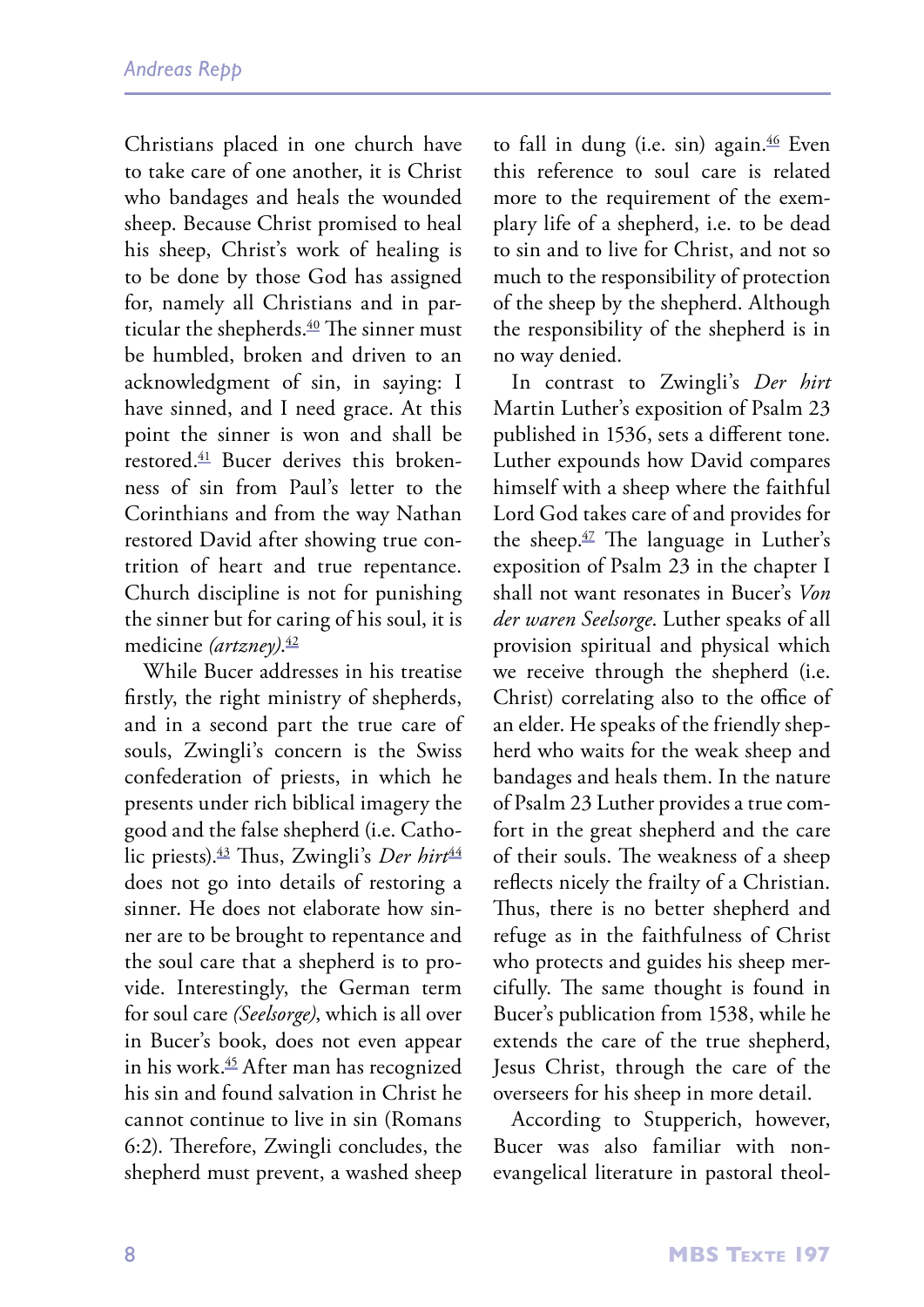ogy, namely the writing of the Catholic Gerhardus Lorich (1485-1553).<sup>48</sup> Bucer even met with Lorich, since Bucer's patron the landgrave Philip of Hesse (1509-1567) intended a reply to be written to Lorich's book.<sup>49</sup> Bucer's pastoral theological treatise *Von der waren Seelsorge* is the corrective response.<sup>50</sup> He was also a student of Erasmus like Bucer. Lorich's view in the chapter *Von dem Sacrament der Busz* (the sacrament of repentance) in his book *Pastorale, Pfarampt von allen alten superstitionen und mizbreuchen* (1537) shall be compared to Bucer's understanding of repentance.

Repentance for Lorich consists of three parts: 1. Contrition *(Reue)*, 2. Confession *(Beichte)*, 3. Satisfaction *(Genugtuung)*. 51 All three parts are treated in his chapter while he spends the longest time with confession. Those who have contrition and confession have the gift of the Holy Spirit.<sup>52</sup> True contrition is a heartily sorrow for losing the highest good, for offending his creator and savior, for hurting the other and the recognition of his sin and guilt. True contrition follows an improvement of life and leaving of sin. Whereas, if the penitent does neglect the verbal confession *(Beichte)*, he will be guilty of condemnable sin. Either way, those who do not have true contrition must be brought there.<sup>53</sup>

Lorich distinguishes two parts in confession. There is a sin done in public in which case the confession must be done publicly. On the other hand, there is also secret sin. This kind of sin must be confessed secretly to the father confessor. The office of the confessor (priest), i.e. the key bearer, implies the authority of the priest to bind or to lose sin on earth (Matthew 18).<sup>54</sup> The same will be bind or loosen respectively in eternal life. Since the office itself is linked to the working of the Holy Spirit, the binding and loosening is completely independent of the priest. Even if the life of the priest reveals that he does not have the Holy Spirit, the sacrament of ordination to the priesthood imprinted in his soul the power of the Holy Spirit to perform his duty, independent of his own merits.55 Binding and loosening are the recognition of the church having that authority.56 If someone does not believe that, he will remain bound eternally.<sup>57</sup> The sinner who would like to confess his sin, Lorich explains, shall not come to confession in a spirit of discussing or disputing his deed. He must mourn over his sin, not excusing it, but accusing himself, surrendering oneself to the church eager to hear the church's punishment, doing what is imposed on him and leaving the sin to newness of life.<sup>58</sup> Absolution is a sign of comfort, knowing the church has the key to unbind the sin.59 Depending on the gravity of public sin, the absolution might not be given at once, but only after having shown publicly true contrition.

The third part of repentance is satisfaction which is also distinguished in a public or secret satisfaction.<sup>60</sup> The former requires a reconciliation with your neighbor. Whereas secret satisfaction is displayed in weeping, giving alms, praying and fasting. Lorich refers to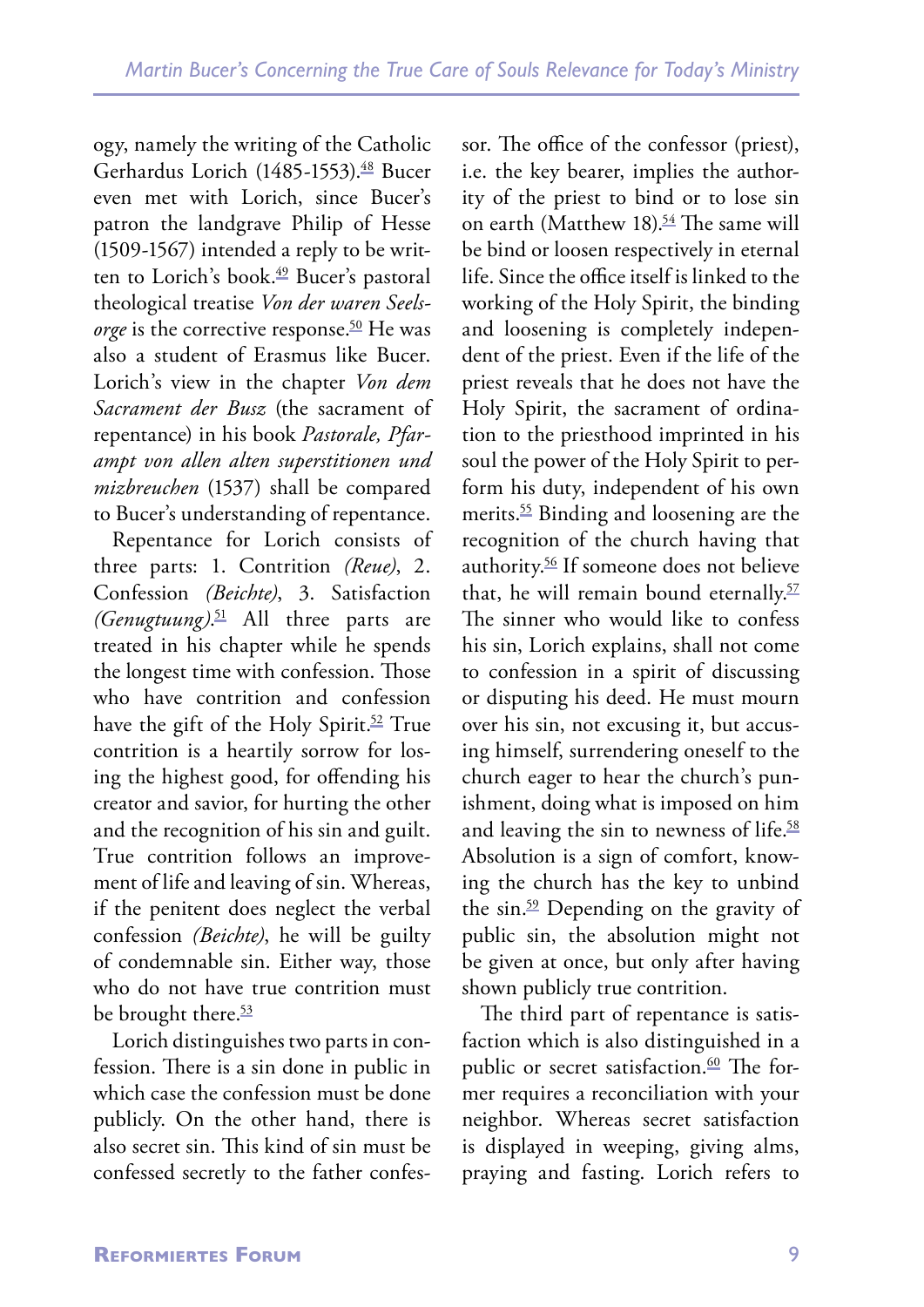Lucas 3. Fruit in keeping with repentance is punishment correlating to sin. This kind of repentance is dissolving godly punishment.<sup>61</sup>

In contrast Bucer emphasis on repentance is soul caring. Repentance is not a satisfaction of past sins, but it is a medicine (artzney) against present and future sins. $62$  Satisfaction is to remove the cause for sin and to lock all entries for incentives and desires for sin. $\frac{63}{5}$  Bucer is referring to the same examples as Lorich, i.e. the repentance of the sinner in Corinthians (1 Corinthians 5) as well David's adultery and Nathans healing. The medicine given in those examples brought them to repentance and improvement. The Apostolic church has persuaded sinners to godly sorrow with severe punishment, i.e. mourning, weeping, prayer, fasting, and bodily restrains, and plenty of exercises. Guilty sinners have to prove their repentance.64 The public confession and repentance had its development there.<sup>65</sup> Bucer refers to Tertullian, Cyprian and explains the example of bishop Ambrose of Milan (339-397) dealings with the Roman Emperor Theodosius I (379- 95) after his massacre of Thessalonica. Church discipline did not arise from the papal tyranny, which Bucer shows by his detailed description of historical evidence66. God has ordered this kind of repentance and it did not develop by man. Referring to the apostle Paul the punishment must not be carried out in overwhelming the sinner with excessive sorrow, but in forgiving, comforting, and reaffirming him (2 Corinthians 2). $\frac{67}{2}$  Bucer concluded the meaning of humbling and sorrow in praying, fasting, mourning from the apostle Paul which must be done not only by the sinner, but the entire church. In contrast to Lorich's view of Matthew 18 Bucer states clearly that there is no written command of the Lord of who has the authority to bind or to lose or what the church might impose or require from sinners.<sup>68</sup> He continues to explain the development of public repentance in the church, namely by considering the deeds of the apostles and how they acted out of the Spirit of Christ. The apostles have the command to pasture the sheep and to do what is best for the healing of the them and they did what they learned from the law and the prophets.

Considering the meaning of binding of the church, Bucer states that the churches' binding of a sinner who ignored the redemption of Christ coming to the church, is to bind them to the repentance of  $sin.69$  Additionally, encouraging them to seek from their heart, grace and healing with a humbled spirit. The church shall loosen and forgive the sin as from the side of God, but only as far as the church is given to recognize the truth of the repentance. Bucer clarifies that true repentance *(Reue)* is proven by leaving the sin and feeling the pain of sin which is shown in true sorrow.<sup>70</sup> He mentions the denial of Peter or the sinful woman in Luke 7. Peter stopped denying the Lord and felt bitterly for what he did until the Lord comforted him. The sin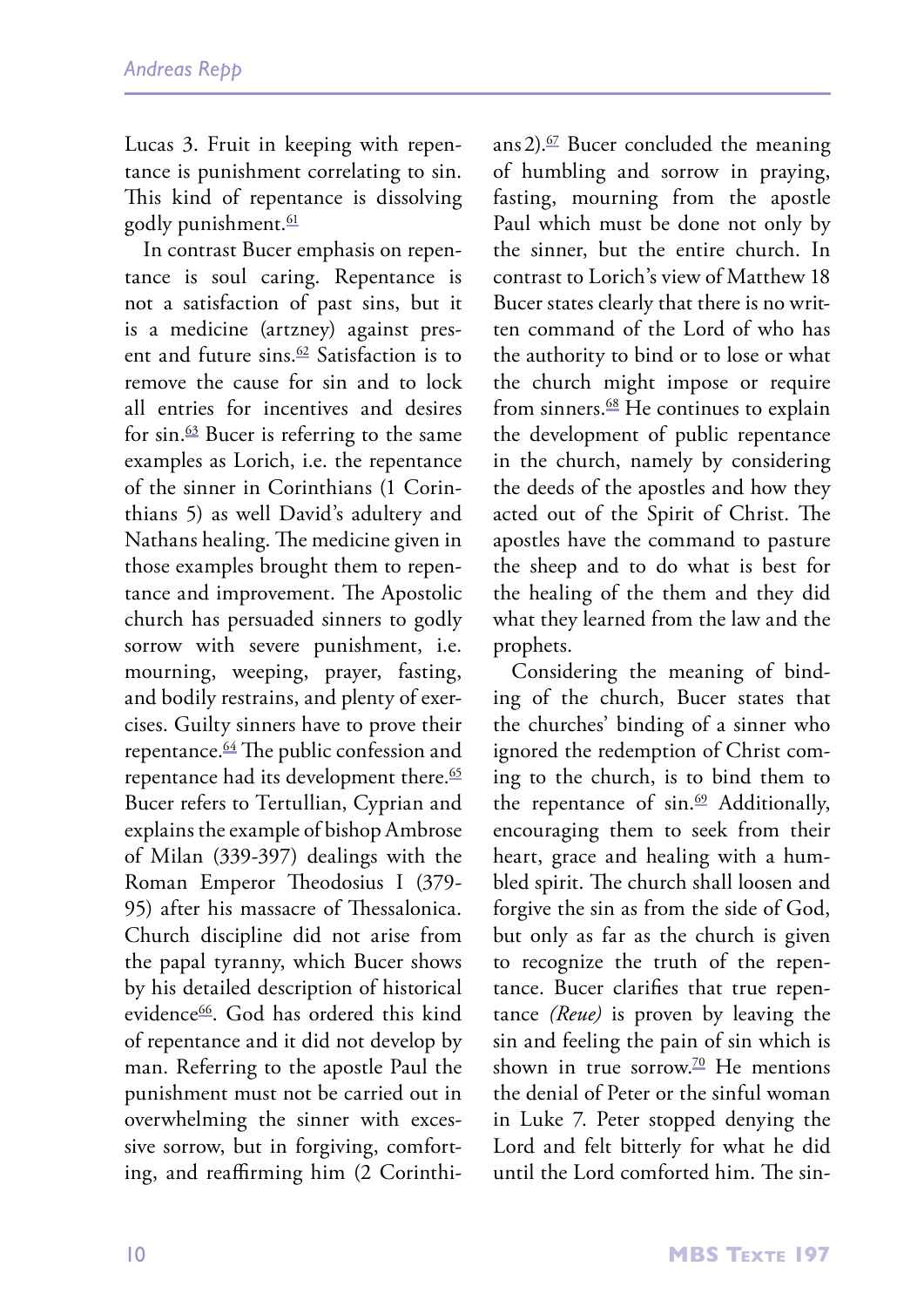ful woman left her previous life and as she was at the pharisee she cried publicly until the Lord comforted her. They fell in grievous sin and recognized their sinfulness. They had had the Spirit of adoption and there is where you find all weeping, mourning etc. for sin. Shepherds are soul carers and are responsible to impose temporal punishment to drive sinners to repentance. The keys to heaven shall be brought again in their right use; the binding to repentance, and the loosening to exercising reconciliation. That procedure applies to grievous sins. Bucer distinguishes between minor *(gering)*, major *(grob)*  and grave *(schwer)* sin.<sup>71</sup> Minor sins which do not harm others, like neglecting prayer or reading of Scripture, even helping others shall be confessed daily seventy-seven times according to Matthew 18:22. Shepherds shall encourage this kind of repentance via their faithful admonitions. Major trespasses relate not only to harm of the inner man caused by anger, jealousy, gossiping and so on, but also by defaming God, cursing, disobedience of the magistrate etc. Against these kinds of sins admonition alone is insufficient, but sharpness *(scherffe)* is to be used to drive them to repentance. True shepherds will not dismiss the harm done in the sheep of Christ but will gently lead them with firmness to repentance. Grave sins like denying the faith, accepting of false worship, blasphemy, murder, adultery etc. require a more serious approach in the punishment and discernment. There are those who are willing to repent and

those who are unwilling. The former needs the healing medicine *(artzney)* in order not to cause more harm in them. The latter, if not possible to loosen them from their sin, they should be treated as pagans.

Unfortunately, the imposing of punishment turned rather to an outward discipline where bishops did pay more attention to the external exercise than true repentance. Books of repentance were filled with the measure of punishment for each kind of sin, which gave rise to indulgences. All of this occurred due to the negligence of shepherds who concentrate more on external works than on true faith and heartily sorrow. Bucer continues and warns that external works or penitential exercises can be performed by everyone, but true contrition *(Reue)* and improvement no one can do. $72$  It is only through authentic faith where our heart submits itself to Christ, turning from evil and living for God. Therefore, it is crucial for the church to elect godly elders and pray for those in office, in order to set the right focus and to drive sinners to repentance until they are back in the flock of Christ. Discipline is in an element of care for souls in weighing up the extent to which discipline causes harm or helps overcoming weakness and drives to Christ. In contrast to Lorich's understanding, Bucer states clearly that no one should submit to the priesthood or anyone else in everything, but only to Christ and his Word.73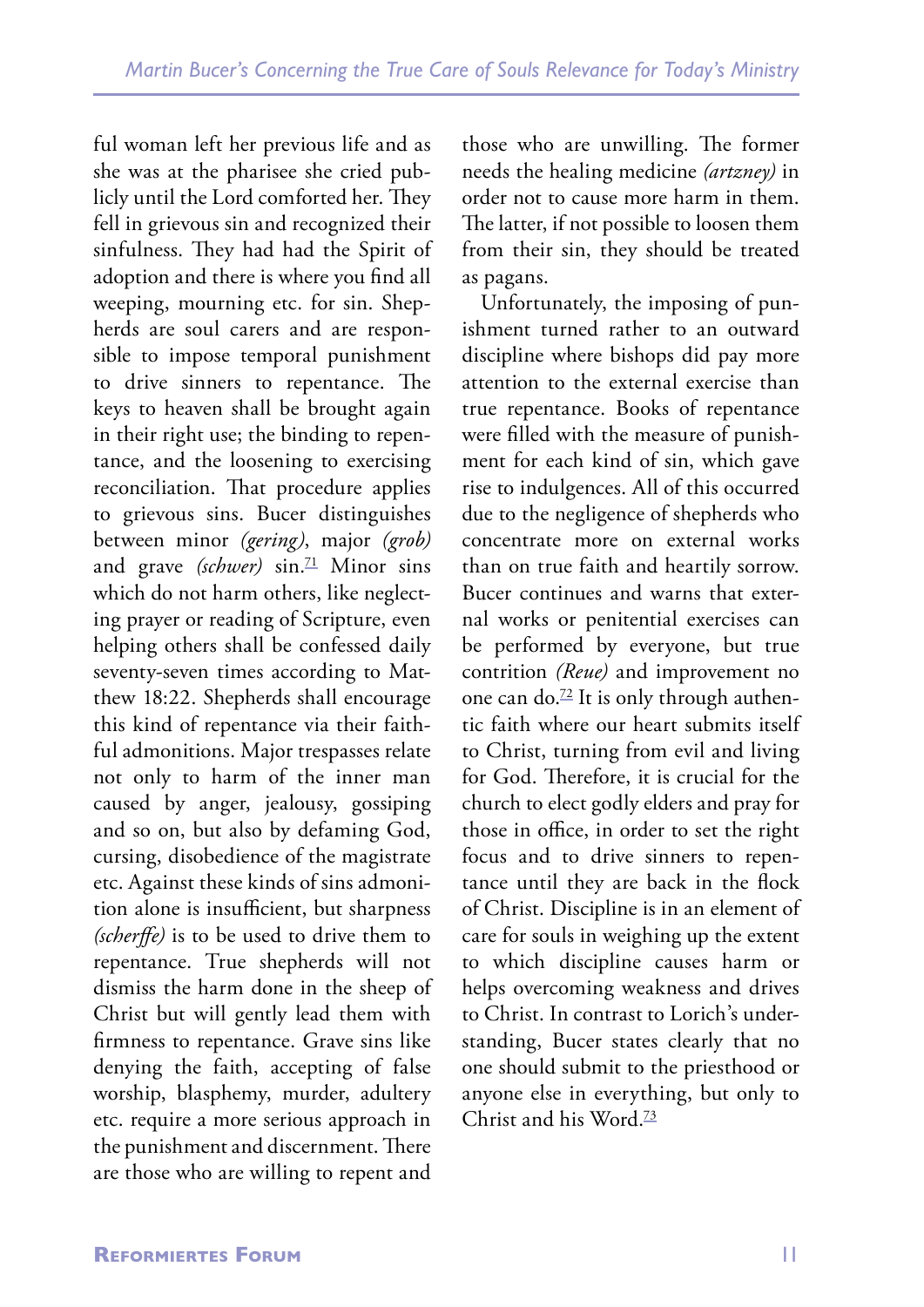Article 10 deals with the fourth work of a shepherd, namely how the weak sheep are to be strengthened. The weak sheep are those belonging to the church, but who turned e.g. (1) fainthearted under the cross and persecution or (2) seeing the advantages or disadvantages of the world and therefore do not confess Christ, or others (3) who have not yet rightly understood the redemption in Christ. The fourth group of "krankheyt" (sickness) are those who give in easily in fleshly desires. All of that is caused by lack of faith and lack of fear of  $God.^{24}$  Where the gospel is truly believed, there will be no doubts about the reconciliation with God through Christ and that in him we have received everything. Now our nature is created in such a way that we seek to please and desire mostly that which we hope for and fear mostly, and that which we have mostly before our eyes. Thus, whatever Christians lack, flows from a lack of faith, that is either not knowing enough or not considering earnestly enough what actually should be known. The weak sheep shall be strengthened by all members of the church and particularly whom God has ordered as shepherds.<sup>75</sup> Those people shall be taught the Gospel of Christ and be reminded to seek our Lord in everything and be content in him.

The fifth work of the shepherd considers how the healthy and strong sheep are to be guarded and fed (article 11). No one is perfect and therefore the strong sheep, i.e. those who live in reverence to God, and remain in God's church and are eager to live for Christ are still in need to be guarded and fed. Bucer points out that in accordance with the apostle Paul's custom, Christ's teaching shall not only be proclaimed in the church, but also at home in all faithfulness. The admonition is not finished in the pulpit but must continue in teaching and leading the sheep in Christ at home.<sup>76</sup> In this article Bucer considers also the separation from false sheep. Each obstacle for the healthy sheep must be removed, i.e. leaven shall be cut out before it leavens the whole lump (Galatians 5:9).

Article 12 describes the need for all believers to obey Scripture and Christ's servants who look after the sheep. The Lord does not require anything that is not for the good of the sheep and therefore his servants should be listened to.<sup>77</sup> Bucer does not create a new way of misuse and tyranny. He makes clear that the obedience, the love, and reverence towards God's servant is in the Lord, and not in man. $78$  As long as the servants themselves are obedient to and servants of Scripture, that obedience shall be rendered. The first part of the book presents what kind of elders and servants are to take care of the souls entrusted to them.

In the last article 13 Bucer summarizes the previous chapters and closes with the miserable situation of the scattered sheep and the need for unity in shepherding faithfully God's sheep.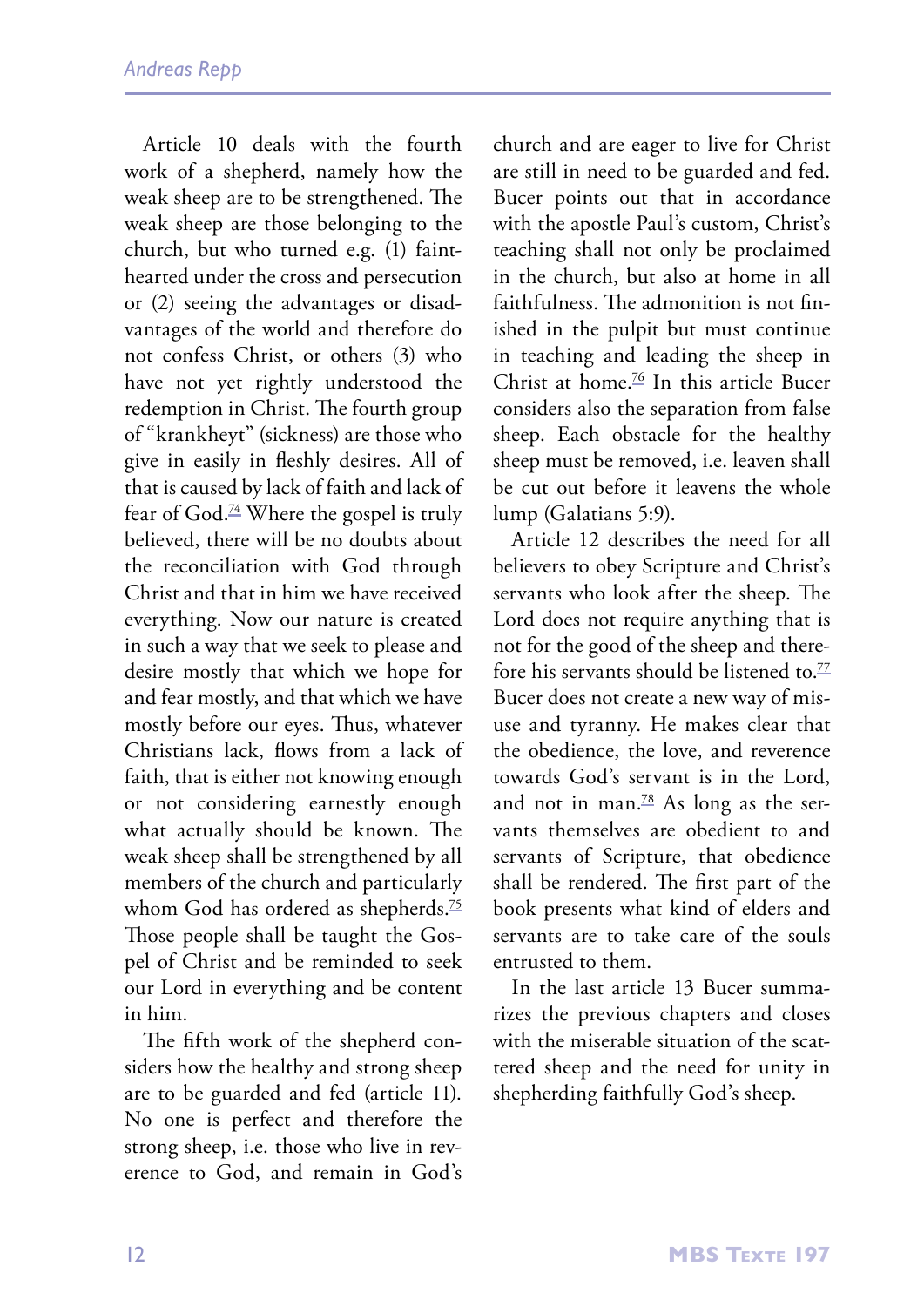### **Conclusion**

According to Reinhold Friedrich Bucer's *Von der waren Seelsorge* is the first theological and biblical founded theory of *Seelsorge* (soul care).79 It is a systematic approach of defining the caring for souls in different works, which covers even an evangelistic approach of proclaiming the Gospel to everyone in seeking the lost sheep of all nations. Gronauer gives another possible structure to the form of the chapters: Evangelism (art. 7), correction (art. 8), church discipline (art. 9), support in faith and life (art. 10), and preservation/companionship (art. 11). $80$  For Bucer the caring of the soul shall help to overcome the division within Christendom. Soul caring is the work of Christ through and by his faithful servants and also through all believers in his church. The concern for unity as an enterprise of the entire church is remarkable. All Christians should work diligently and devotedly in caring for each other. The priesthood of all believers is quite in opposition to Lorich's view and certainly a helpful reminder for churches today. Church members should be taught, instructed and enabled to reconcile each other in humility and solve discrepancies or sin by themselves, while the pastor intervenes only if all possibilities are exhausted.81

Further, Bucer's distinction in the five-fold work of caring for souls gives a noteworthy insight in a wholistic approach. Not only in regards of the responsibilities of the counselor, but also in considering the circumstances and struggles of the soul in need. Often a simplistic approach of soul care is given. If the reader will bear with me an anecdote. I grew up in a Pentecostal church with about 600 members, where the pastor was notorious for his council in almost each and every case: "Pull yourself together!". Unfortunately, time is a rare good and therefore this kind of "wise advice" might not be too uncommon in other churches. Considering Bucer's disputations, ministry, participation in diets, context, and responsibilities his treatise is extraordinary. Even though some interest in this topic might be visible in previous publication (referring to 1523), his publication in 1538 *Von der waren Seelsorge* did not develop over a long time. Bucer must have lived out and practiced this discernment in his ministry, which gave him the input to write his treatise in such a short time. Maybe that is a reason for Gronauer's critique of Bucer's stylistic deficiencies and redundancies. Bucer does not reveal great skills of precise expressions.<sup>82</sup>

Furthermore, in Bucer there is the differentiation of the gravity of sin. Although there is certainly a danger to go to close to the Catholic teaching<sup>83</sup>, it is a helpful reminder that sins are different and cannot be met in one general way. Wisdom is required, since the care and not harm of the soul must be in view. The biblical principle of punishment corresponding to sin committed is not to be ignored. Nevertheless, Bucer is going too far in saying, that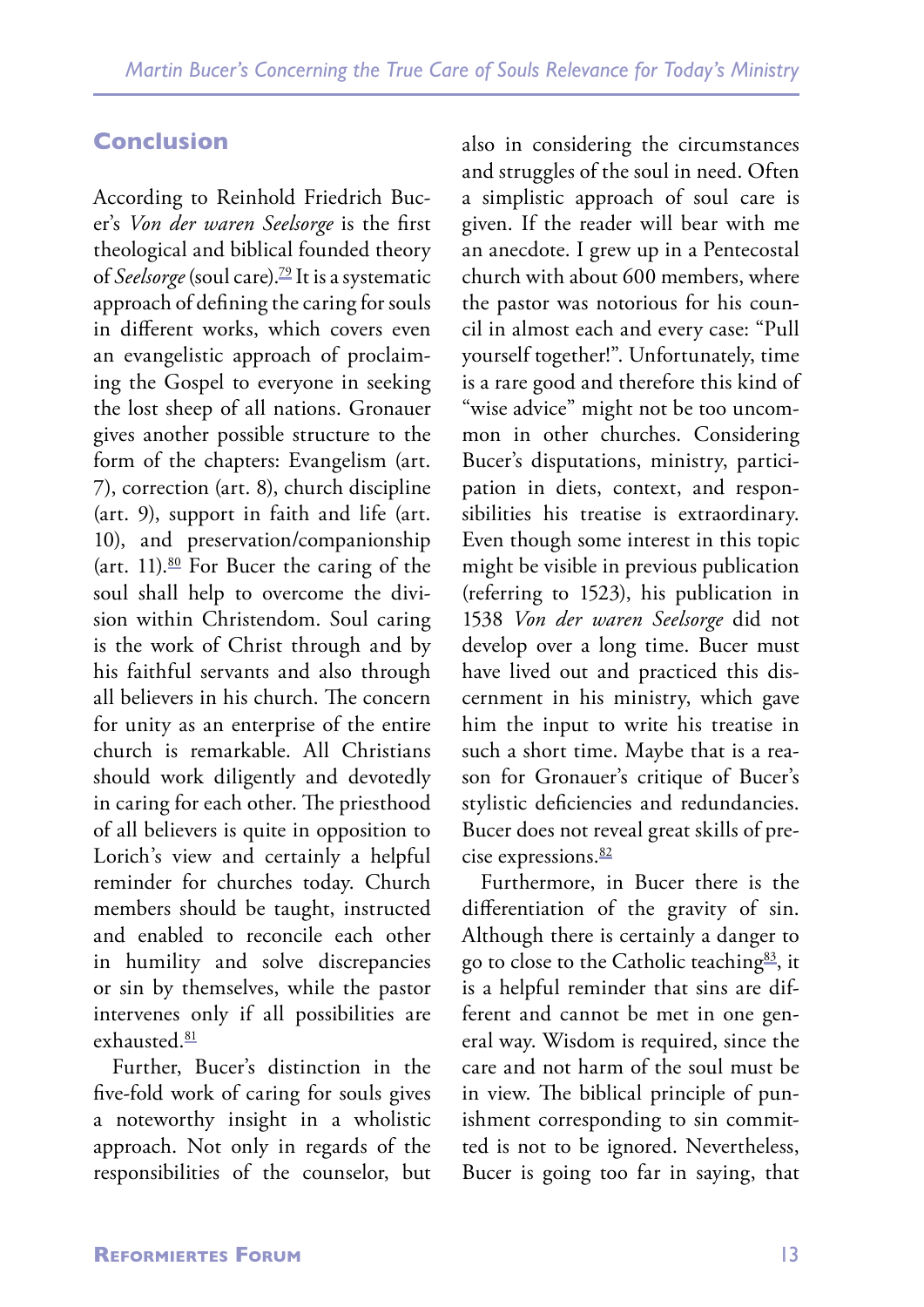faithful servants of Christ should not accept everyone's confession just by stating their regret of committed sin and the desire to improve their lives without prior sincere evidence of repentance to the church. $84$  It is better to err in giving grace than in punishment (1 Corinthians 13:4-7).

Bucer's overall motive and concern for the unity of Christ's church is challenging. All members of Christ's body, not only the elders, are tools of God's Spirit to perform their duty and to work towards building the church and care for souls. Would it not be wonderful if every member of the church took the priesthood of all believers seriously in practicing and working for the glory of God and in caring for one another? Does not the Word of God require that we do not only uphold the doctrines of Holy Scripture, but also that our lives be consistent with our confession? Most certainly! May God give that this becomes a reality for all believers of the church, which Bucer's desired to see in Christ's sheep.

# **Bibliography Bibliografie**

### **Primary Literature:**

Bucer, Martin. *Das ym selbs niema[n]t, sonder anderen leben soll. vnd wie der mensch da hyn kummen mög,* 1523.

———. *Von der waren Seelsorge, vnnd dem rechten hirten dienst, wie der selbige inn der Kirchen Christi bestellet, vnnd verrichtet werden sollen: Hierinn findestu die eygentlichen mittel, durch welche wir von diser so jämerlichen, vnd verderblichen spaltung vnd zertrennung der Religion, wider zu warer eynigkeyt der Kirchen, vnd der selbigen guter Christlicher ordnung kommen mögen. Nit alleyn den gemeynden*  *Christi, sonder auch den pfarrern, vnd obren seer nutzlich zu wissen.* Rihel, 1538.

- Lorich, Gerhard. *Pastorale. Pfarrampt von allen alten superstitionen vnd miszbreuchen, auch von aller vngegründter newerung gereynigt, auff eyn Reformation gestelt* (etc.), 1537.
- Luther, Martin. *Der XXIII. Psalm, auff ein abend uber Tisch, nach dem Gratias, ausgelegt.* Last modified 1536. Accessed March 30, 2020. https://daten.digitale-sammlungen.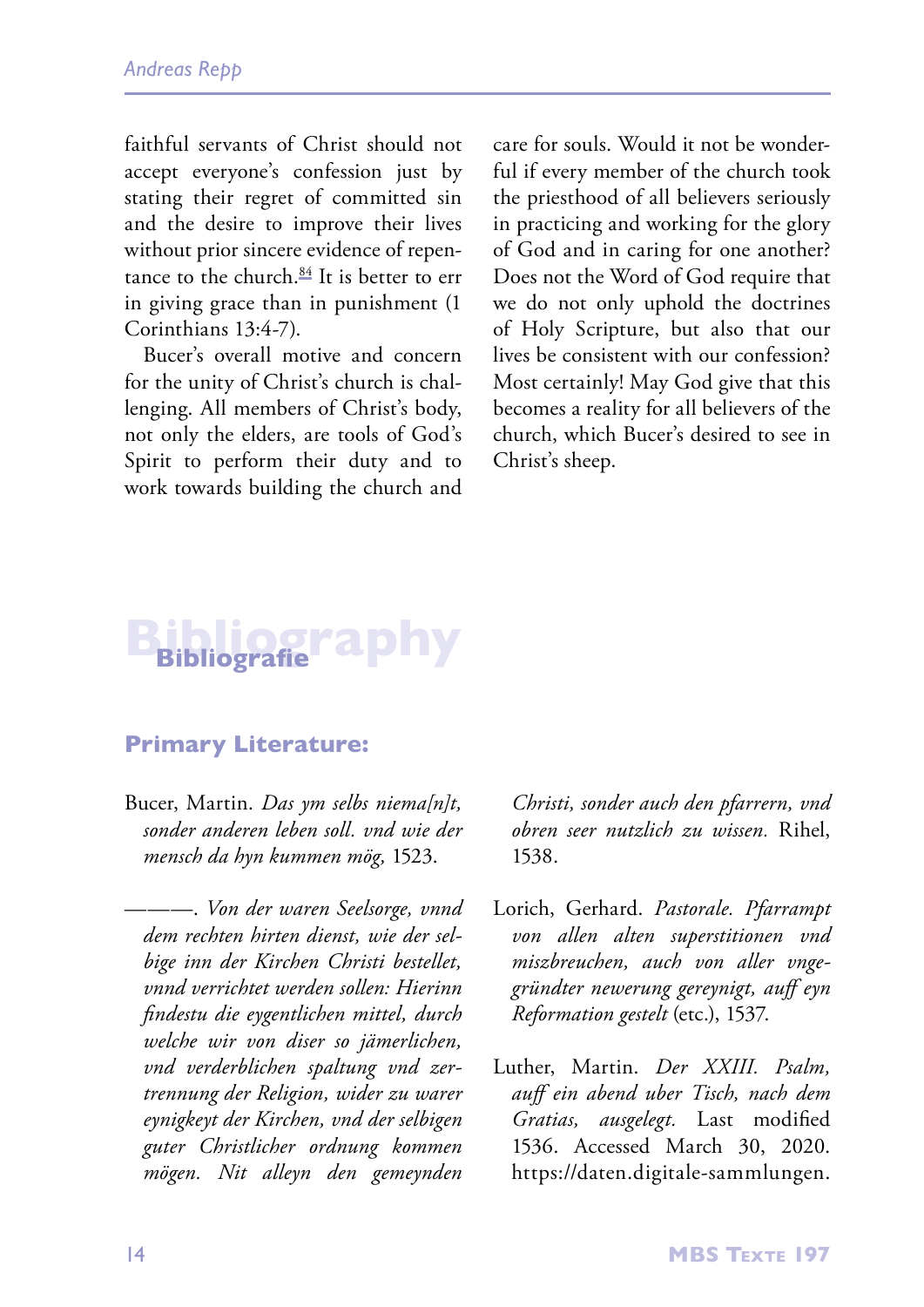de/0002/bsb00025535/images/index. html?fip=193.174.98.30&id=000255 35&seite=1.

Zwingli, Ulrich. *Huldrych Zwingli Werke - 30*. Accessed March 25, 2020. http://www.irg.uzh.ch/static/ zwingli-werke/index.php?n=Werk.30.

### **Secondary Literature:**

- Gronauer, Gerhard. *Reformatorische Schriften zur Pastoraltheologie und Seelsorge im Vergleich.* MBS Jahrbuch  $(2000): 48.$
- ———. *Zeittafel von Zwingli und Bucer*. MBS Texte 86 (2007): 69.
- Möller, Christian. *Geschichte Der Seelsorge in Einzelporträts, 3 Bde., Ln, Bd.2, Von Martin Luther Bis Matthias Claudius.* Göttingen: Vandenhoeck & Ruprecht, 1995.
- Schirrmacher, Thomas. *Einheit durch Hören auf die Schrift und aufeinander.* MBS Jahrbuch (2001): 66.
- Schirrmacher, Thomas, Richard McClary, and Thomas K. Johnson. *Advocate of Love: Martin Bucer as Theologian and Pastor.* World of theology series vol. 5. Bonn: Verlag für Kultur und Wissenschaft, Culture and Science Publ, 2013.
- Selderhuis, Herman J. *John Calvin: A Pilgrim's Life*. 1st ed. Downers Grove, Ill: IVP Academic, 2009.
- Ed.Stupperich, Robert. *Martin Bucers Deutsche Schriften, Band 7.* Gütersloher Verlagshaus Gerd Mohn, Gütersloh, 1964.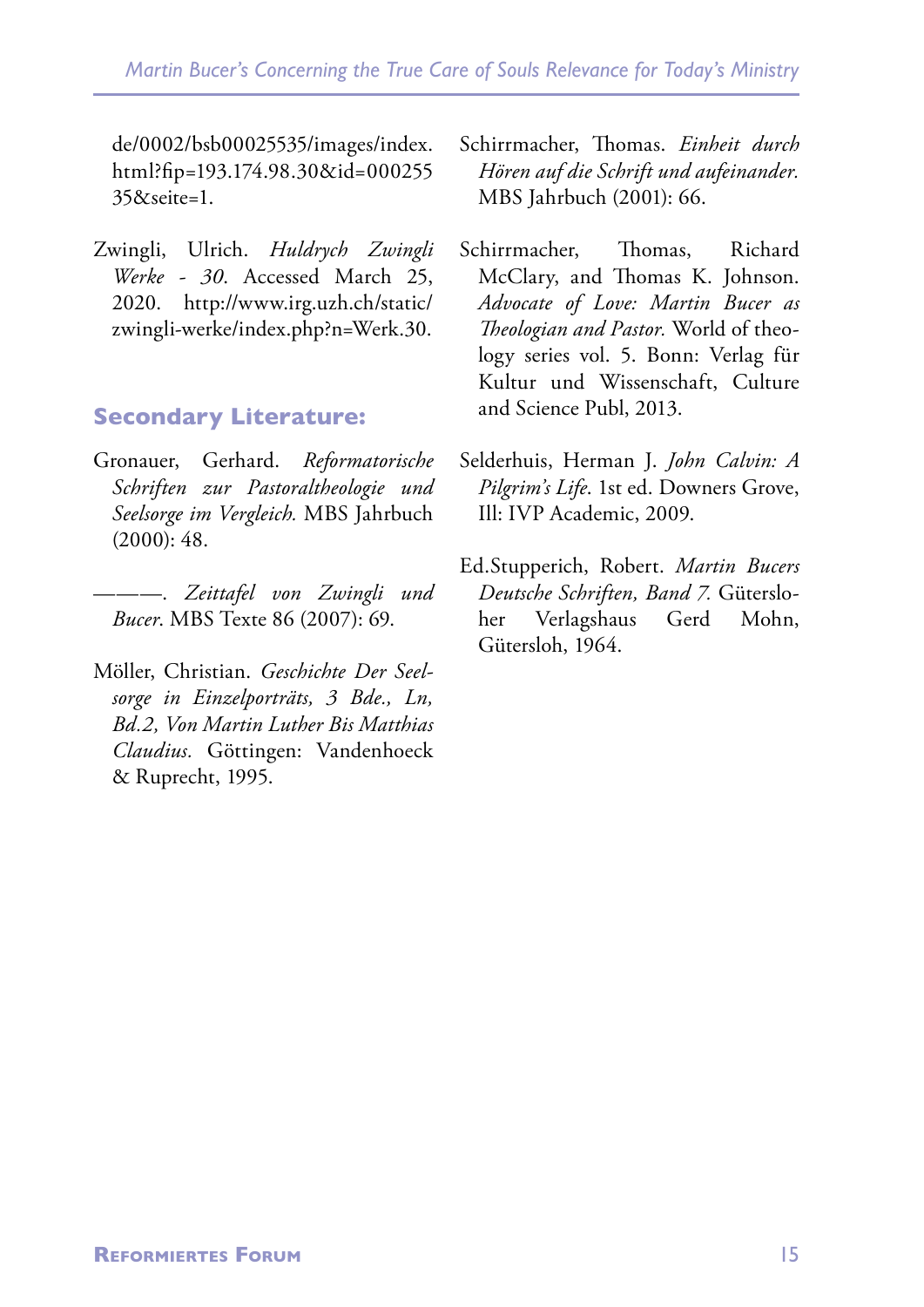# **Annotation Anmerkungen**

1Thomas Schirrmacher, *Einheit durch Hören auf die Schrift und aufeinander*, MBS Jahrbuch (2001): 12.

2Herman J. Selderhuis, *John Calvin: A Pilgrim's Life,* 1st ed. (Downers Grove, Ill: IVP Academic, 2009), 86.

3Ibid.

4Thomas Schirrmacher, Richard McClary, and Thomas K. Johnson, *Advocate of Love: Martin Bucer as Theologian and Pastor,* World of theology series vol. 5 (Bonn: Verlag für Kultur und Wissenschaft, Culture and Science Publ, 2013), 56.

5Ibid., 55.

6Gerhard Gronauer, *Reformatorische Schriften zur Pastoraltheologie und Seelsorge im Vergleich,*  MBS Jahrbuch (2000): 94.

7Ed. Robert Stupperich, *Martin Bucers Deutsche Schriften, Band 7*, Gütersloher Verlagshaus Gerd Mohn, Gütersloh, 1964, 73.

8Ibid.

9Gerhard Gronauer, *Reformatorische Schriften zur Pastoraltheologie und Seelsorge im Vergleich,*  MBS Jahrbuch (2000): 97.

10Martin Bucer, *Das ym selbs niema[n]t, sonder anderen leben soll. vnd wie der mensch da hyn kummen mög,* 1523.

11Martin Bucer, *Von der waren Seelsorge, vnnd dem rechten hirten dienst, wie der selbige inn der Kirchen Christi bestellet, vnnd verrichtet werden sollen: Hierinn findestu die eygentlichen mittel, durch welche wir von diser so jämerlichen, vnd verderblichen spaltung vnd zertrennung der Religion, wider zu warer eynigkeyt der Kirchen, vnd der selbigen guter Christlicher ordnung kommen mögen. Nit alleyn den gemeynden Christi, sonder auch den pfarrern, vnd obren seer nutzlich zu wissen*, Rihel, 1538, 116.

12Gerhard Gronauer, *Zeittafel von Zwingli und Bucer,* MBS Texte 86 (2007): 43.

13Gronauer, *Reformatorische Schriften zur Pastoraltheologie und Seelsorge im Vergleich*, 104.

14 Stupperich, *Martin Bucers Deutsche Schriften, Band 7*, 71.

15Ibid., 72. <sup>16</sup> Ibid., 69.

17Ibid., 70.

18Ibid.

19Bucer, *Von der waren Seelsorge, vnnd dem rechten hirten dienst, wie der selbige inn der Kirchen Christi bestellet, vnnd verrichtet werden sollen,* 2.

20*Knjha o Oprawdowe Pecy o Dusse a o prawe sluzbe Pastyrske, yakby w Cjerkwi Krystowe Zrjezena a wykonawana byti mela. Wydana skrze Martina Bucera..*. W SStrospurce skrze Wendelina Rzihele 1538. Nynj w Nowe z nemeckeho Jazyku w cesky prelozena B. 1543.

21 Stupperich, *Martin Bucers Deutsche Schriften*, Band 7, 89.

22Christian Möller, *Geschichte Der Seelsorge in Einzelporträts, 3 Bde., Ln, Bd.2, Von Martin Luther Bis Matthias Claudius,* Göttingen: Vandenhoeck & Ruprecht, 1995, 90.

23Bucer, *Von der waren Seelsorge, vnnd dem rechten hirten dienst, wie der selbige inn der Kirchen Christi bestellet, vnnd verrichtet werden sollen,* 4b Preface.

24Gronauer, *Reformatorische Schriften zur Pastoraltheologie und Seelsorge im Vergleich*, 108.

25Bucer, *Von der waren Seelsorge, vnnd dem rechten hirten dienst, wie der selbige inn der Kirchen Christi bestellet, vnnd verrichtet werden sollen,* 3b. 26Ibid., 4b.

27Ibid., 13.

28Ibid., 19.

29Ibid., 16b.

30Gronauer, *Zeittafel von Zwingli und Bucer,* 44.

31Möller, *Geschichte Der Seelsorge in Einzelporträts, 3 Bde., Ln, Bd.2, Von Martin Luther Bis Matthias Claudius,* 93.

32Gronauer, *Zeittafel von Zwingli und Bucer,* 44.

33Bucer, *Von der waren Seelsorge, vnnd dem rechten hirten dienst, wie der selbige inn der Kirchen Christi bestellet, vnnd verrichtet werden sollen,*  40b.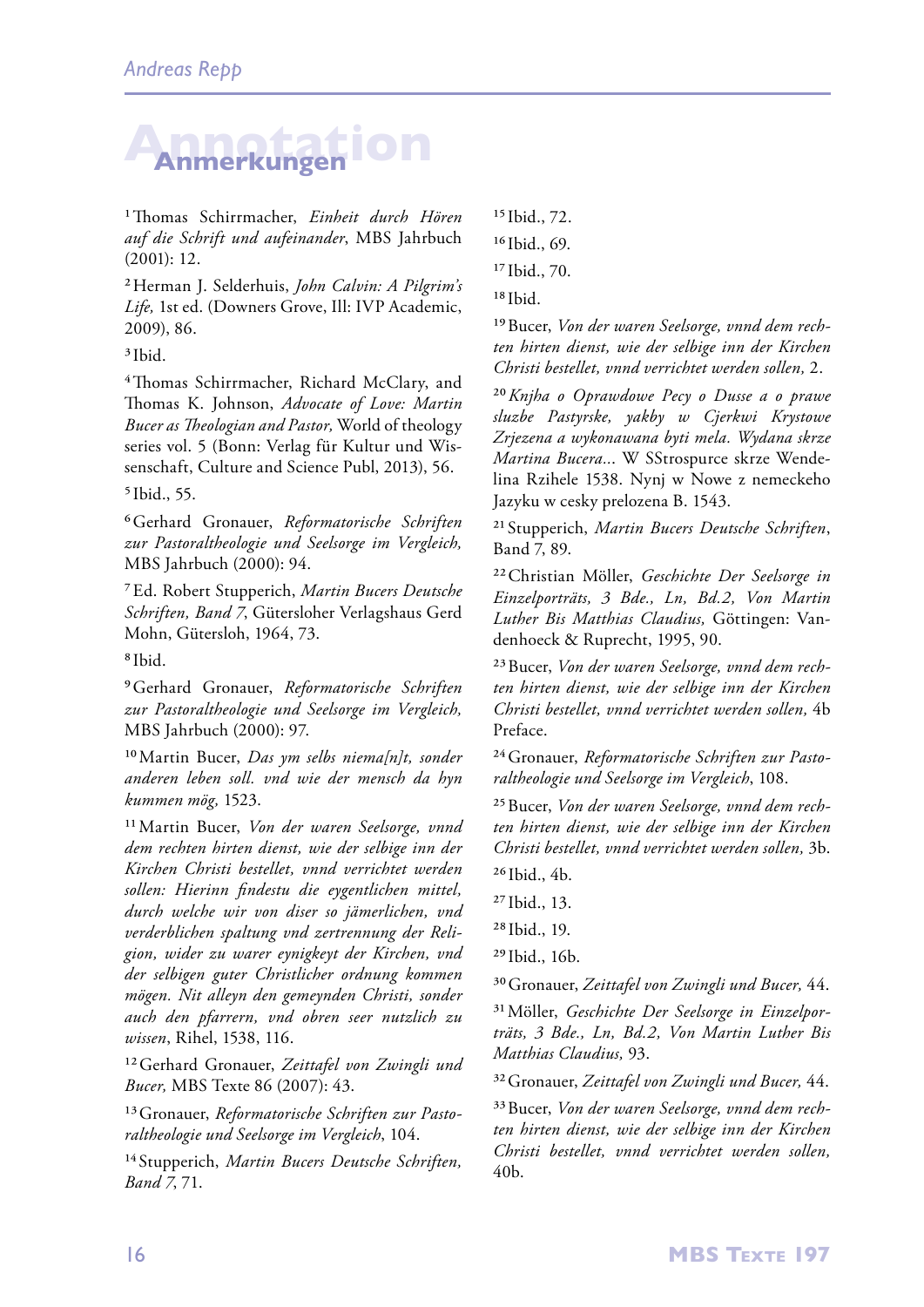#### $34$ Ibid.,  $41<sub>b</sub>$ .

35Gronauer, *Reformatorische Schriften zur Pastoraltheologie und Seelsorge im Vergleich*, 109.

36*Bucer, Von der waren Seelsorge, vnnd dem rechten hirten dienst, wie der selbige inn der Kirchen Christi bestellet, vnnd verrichtet werden sollen,* 48.

37Möller, *Geschichte Der Seelsorge in Einzelporträts, 3 Bde., Ln, Bd.2, Von Martin Luther Bis Matthias Claudius*, 95.

38Bucer, *Von der waren Seelsorge, vnnd dem rechten hirten dienst, wie der selbige inn der Kirchen Christi bestellet, vnnd verrichtet werden sollen,* 50b.

39Ibid., 51.

40Ibid., 51b.

41Ibid., 52b.

 $42$  Ibid., 59.

43Gronauer, *Zeittafel von Zwingli und Bucer*, 14.

44Ulrich Zwingli, *Huldrych Zwingli Werke - 30*, accessed March 25, 2020, http://www.irg.uzh. ch/static/zwingli-werke/index.php?n=Werk.30.

45Gronauer, *Reformatorische Schriften zur Pastoraltheologie und Seelsorge im Vergleich*, 133.

46Zwingli, *Huldrych Zwingli Werke - 30*, 19.

47Martin Luther, *Der XXIII. Psalm, auff ein abend uber Tisch, nach dem Gratias, ausgelegt,* 2, last modified 1536, accessed March 30, 2020, https://daten.digitale-sammlungen.de/0002/ bsb00025535/images/index.html?fip=193.174.9 8.30&id=00025535&seite=1.

48 Stupperich, *Martin Bucers Deutsche Schriften, Band 7*, 73.

49Ibid., 74.

50Ibid.

51Gerhard Lorich, *Pastorale. Pfarrampt von allen alten superstitionen vnd miszbreuchen, auch von aller vngegründter newerung gereynigt, auff eyn Reformation gestelt (etc.)*, 1537, 64b.

52Ibid., 65.

53Ibid.

54Ibid., 65b.

55Ibid.

56Ibid.

 $57$ Ibid.

58Ibid., 67.

59Ibid., 65.

60Ibid., 69b.

61Ibid., 70.

62Bucer, *Von der waren Seelsorge, vnnd dem rechten hirten dienst, wie der selbige inn der Kirchen Christi bestellet, vnnd verrichtet werden sollen,* 69.  $63$ Ibid.

64Ibid., 72b.

65Ibid., 65b.

66Gronauer, *Zeittafel von Zwingli und Bucer,* 45.

67Bucer, *Von der waren Seelsorge, vnnd dem rechten hirten dienst, wie der selbige inn der Kirchen Christi bestellet, vnnd verrichtet werden sollen,* 75b.

68Ibid., 82.

69Ibid., 87b.

- 70Ibid., 66b.
- 71Ibid., 63b.
- 72Ibid., 66b.
- 73Ibid., 82a.
- 74Ibid., 89b.
- 75Ibid., 92b.
- 76Ibid., 97b.
- 77Ibid., 109b.
- 78Ibid., 113b.

79Möller, *Geschichte Der Seelsorge in Einzelporträts, 3 Bde., Ln, Bd.2, Von Martin Luther Bis Matthias Claudius,* 98.

80Gronauer, *Reformatorische Schriften zur Pastoraltheologie und Seelsorge im Vergleich,* 35.

81Ibid., 134.

82Ibid., 108.

83Möller, *Geschichte Der Seelsorge in Einzelporträts, 3 Bde., Ln, Bd.2, Von Martin Luther Bis Matthias Claudius,* 99.

84Bucer, *Von der waren Seelsorge, vnnd dem rechten hirten dienst, wie der selbige inn der Kirchen Christi bestellet, vnnd verrichtet werden sollen,* 72b.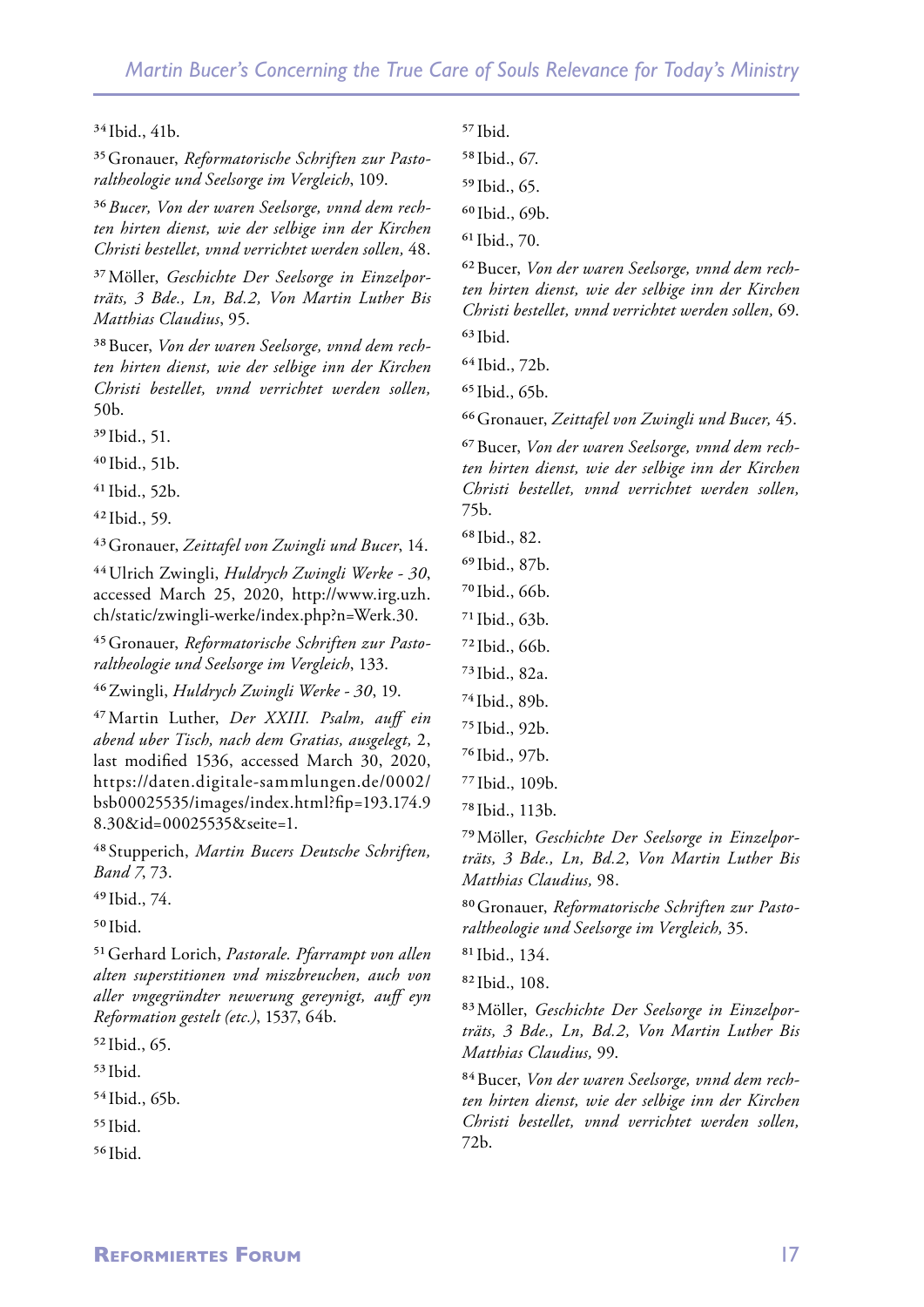# **The Author Über den Autor**



Andreas Repp born in 1984 lives with his wife Alice and their four children in Villingen-Schwenningen. After studying mechanical engineering and his professional activity, he moved to London with his family in 2010 to study theology at London Theological Seminary. Since his return from England he has been working in quality management. He is co-founder, preacher and elder of the *Reformierte Evangeliumsgemeinde* (Reformed Gospel Church). Andreas

is currently pursuing a Master of Theology (ThM) degree in Reformation and Post-Reformation Theology at Puritan Reformed Theological Seminary (PRTS).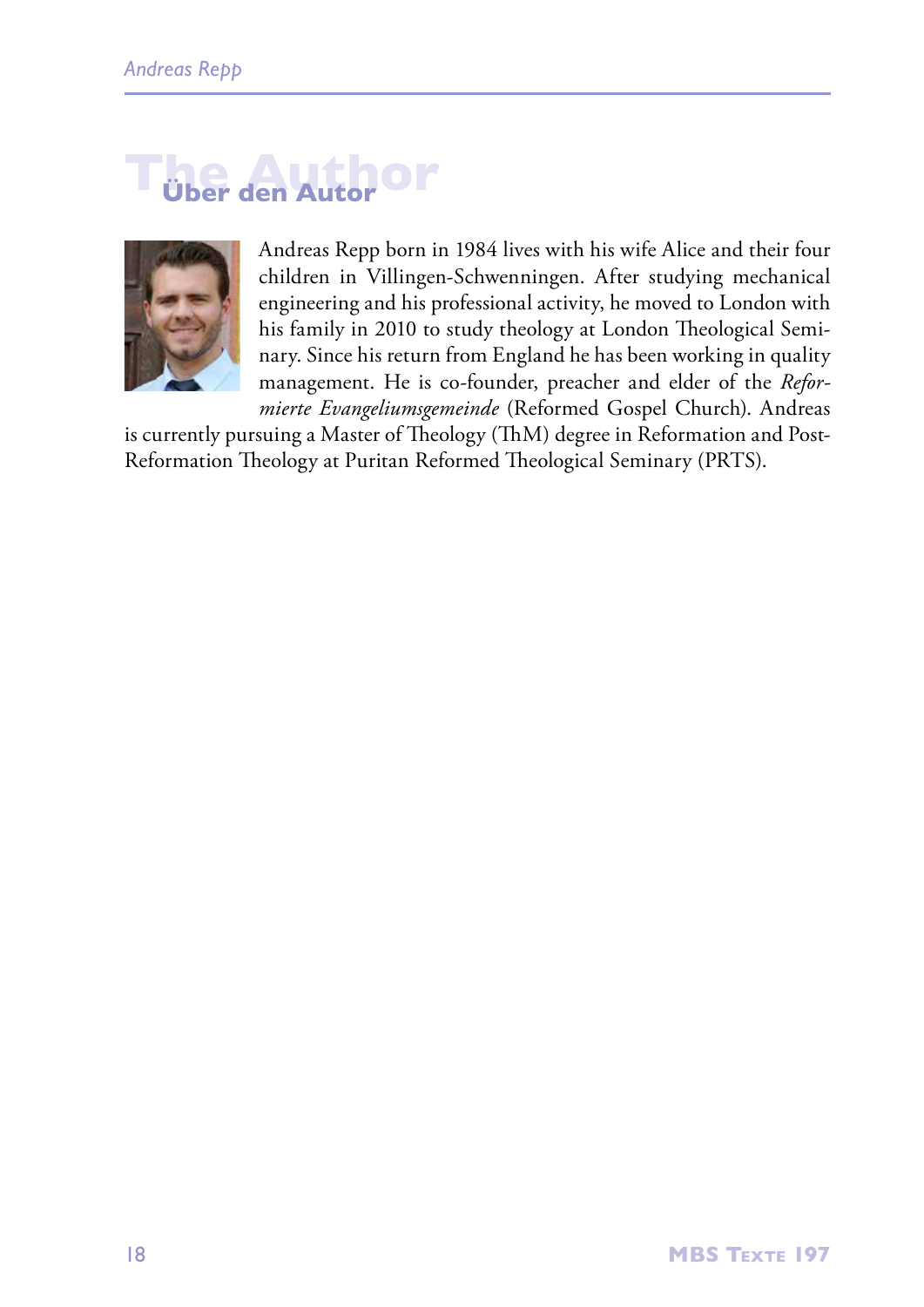# **Study Centers Studienzentren**

#### **Study Center Berlin**

Martin Bucer Seminary c/o Paulus-Gemeinde Pankow Florastraße 35, D-13187 Berlin Pankow Email: berlin@bucer.org

#### **Study Center Bielefeld**

Martin Bucer Seminary Eibenweg 9a, D-33609 Bielefeld Email: bielefeld@bucer.org

#### **Study Center Bonn** Martin Bucer Seminary Friedrichstr. 38, D-53111 Bonn

Email: bonn@bucer.org

### **Study Center Chemnitz**

Martin Bucer Seminary Mittelbacher Str. 6, D-09224 Chemnitz Email: chemnitz@bucer.org

#### **Study Center Hamburg**

Martin Bucer Seminary, c/o ARCHE Doerriesweg 7, D-22525 Hamburg Email: hamburg@bucer.org

#### **Website: www.bucer.eu**

**E-Mail: info@bucer.eu**

#### **Studienzentren im Ausland:**

Studienzentrum Istanbul: istanbul@bucer.eu Studienzentrum Prag: prag@bucer.eu Studienzentrum São Paulo: saopaulo@bucer.eu Studienzentrum Zlin: zlin@bucer.eu

#### **Study Center Munich**

Martin Bucer Seminary Riegerhofstr. 18, D-80686 München Email: muenchen@bucer.org

#### **Study Center Pforzheim**

Martin Bucer Seminary Huchenfelder Hauptstraße 90 D-75181 Pforzheim Email: pforzheim@bucer.org

#### **Study Center Zurich**

Martin Bucer Seminary Gerbestrasse 7 CH-8610 Uster E-Mail: zuerich@bucer.org

#### **Website: http://www.bucer.org • Email: info@bucer.org**

We have published extensive information about our various courses, study centers, priorities, and research programs on our website that will answer most questions. All important technical data can be found at http://www.bucer.org.